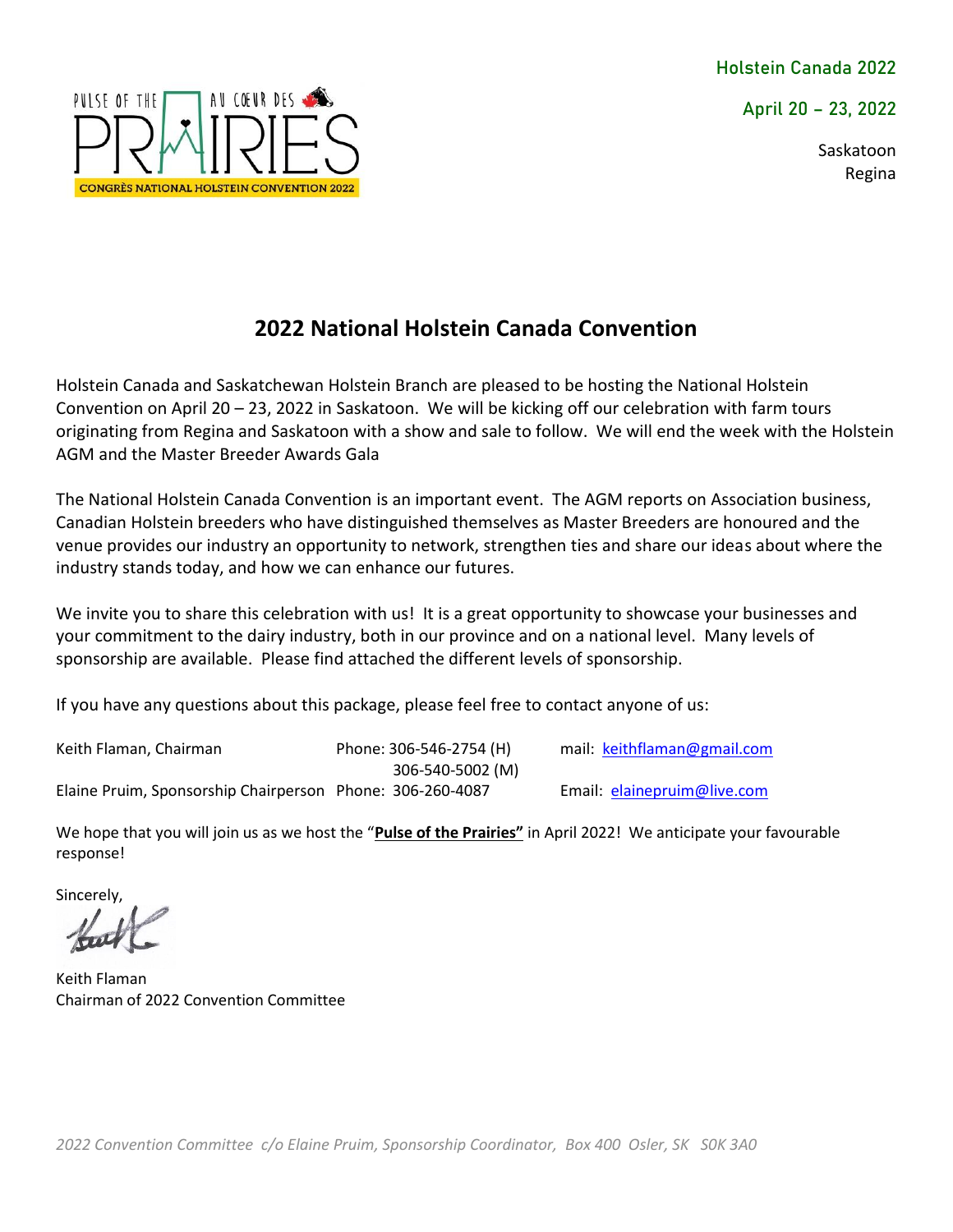**April 20 – 23, 2022** 

Saskatoon Regina



### **SPONSORSHIP CATEGORIES**

### **Platinum Sponsorship Sponsorship Sponsorship of \$15,000+ Sponsorship of \$15,000+**

- Sponsor logo listing on National Convention Website, link to your site available
- Recognition in registration package
- You are invited to provide promotional material in registration package
- Full page ad in show program and tour program
- Opportunity to place a banner at show ringside
- Free Booth space- 10' x 10' (first choice on space)
- 4 tickets to Master Breeder Gala, 4 tickets to either show (Thursday) or Taste of Saskatchewan dinner (Friday)

- Sponsor logo listing on National Convention Website, link to your site available
- Recognition in registration package
- You are invited to provide promotional material in registration package
- $\frac{1}{2}$  page ad in show program and tour program
- Booth space at a reduced rate- \$100 for a 10' x 10'
- 4 tickets to event of your choice

- Sponsor listing on National Convention Website
- Recognition in registration package
- You are invited to provide promotional material in registration package
- Business card ad in show program and tour program
- Booth space at reduced rate- \$200 for a 10' x 10'
- 2 tickets to either welcome dinner (Wednesday) or show dinner (Thursday)

### **Bronze Sponsorship Sponsorship of \$2,500 - \$4,999**

- Sponsor listing on National Convention Website
- Recognition in registration package
- Recognition in the show program and tour program
- Booth space at reduced rate \$300 for a 10' x 10'

- Sponsor listing on National Convention Website
- Recognition in registration package
- Recognition in the show program and tour program
- Booth space at reduced rate \$500 for a 10' x 10'

### Gold Sponsorship **Sponsorship Sponsorship of \$10,000 - \$14,999**

### **Silver Sponsorship Sponsorship of \$5,000 - \$9,999**

Granite Sponsorship **Sponsorship of \$1,000 - \$ 2,499**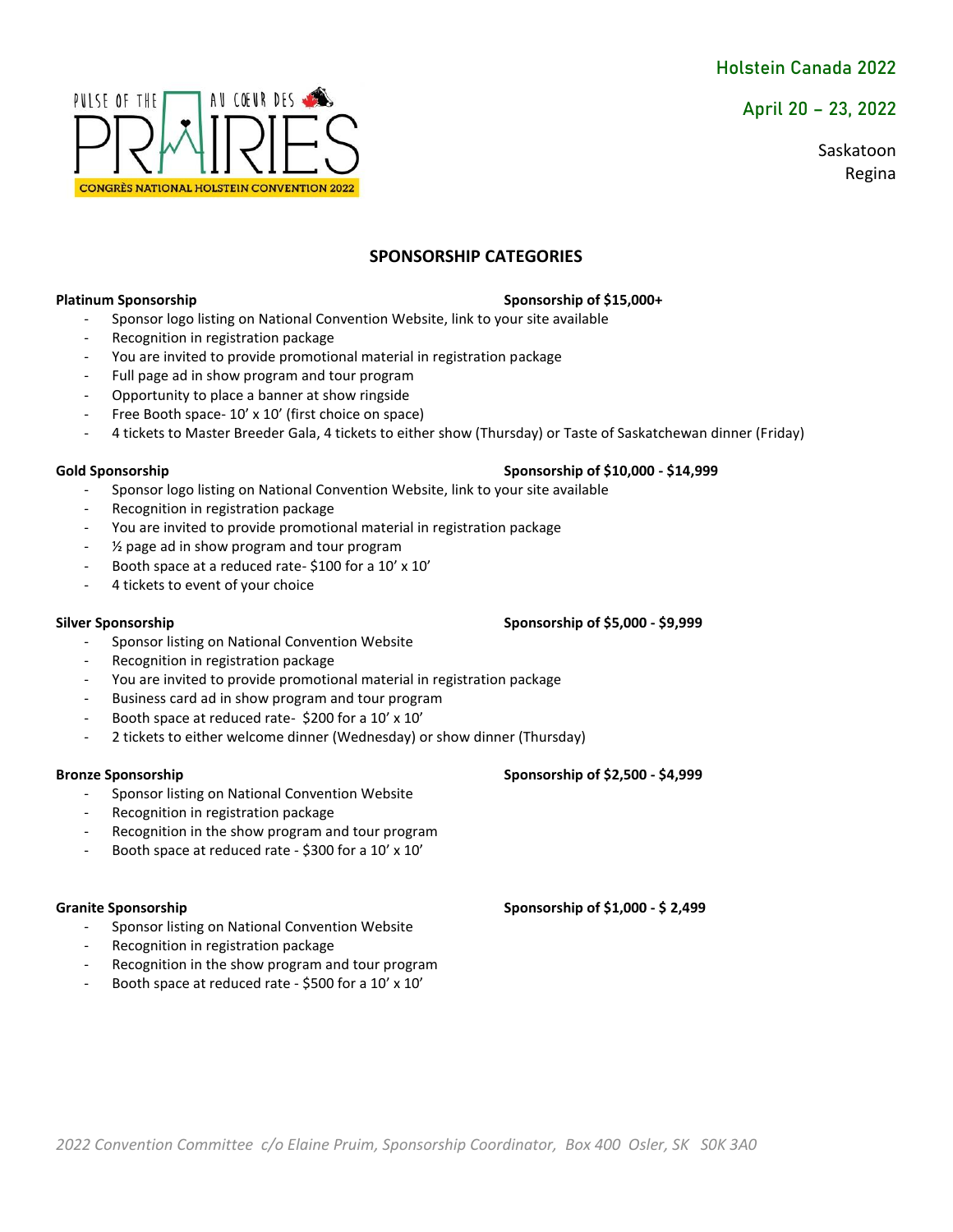**April 20 – 23, 2022** 

Saskatoon Regina



# **EXTRA SPONSORSHIP OPPORTUNITIES**

- □ **"Snack and Yak" Welcome Reception Sponsor (Wednesday)** (\$3,500) ‐ two available (one in Saskatoon, one in Regina) (includes verbal recognition at welcome reception, signage at welcome reception, two tickets to welcome reception)
- □ **Farm Tour Lunch Sponsor (Thursday)** (\$2,000) three available (includes verbal recognition on bus, one ticket on corresponding bus tour where lunch is sponsored)
- □ **Alternate Tour Bus Sponsor (Thursday)** (\$2,000) one available (includes signage on bus, verbal recognition on bus, two tickets to alternate bus tour)
- □ **Alternate Tour Bus Brunch Sponsor (Thursday)** (\$2,000) ‐ one available (includes signage on bus, verbal recognition, two tickets to alternate bus tour)
- □ **Taste of Saskatchewan Supper Sponsor (Thursday)** (\$10,000) one available (Includes recognition sign at show supper venue, verbal recognition, 4 tickets to show supper)
- □ **Taste of Saskatchewan Drink Sponsor (Thursday)** (\$3,000) three available (includes signage at station serving drinks, verbal recognition, two tickets to Taste of Saskatchewan supper)
- □ **Tailgate And Dance In The Dirt Party Supper Sponsor (Friday)** (\$10,000) one available (includes signage at venue, verbal recognition at event, 4 tickets to Tailgate Party)
- □ **Tailgate And Dance In The Dirt Party Entertainment Sponsor** (15,000) one available (includes signage at venue, verbal recognition at event, 4 tickets to Tailgate Party)

**Note:** Each event sponsor will receive specific recognition for that event and will be entitled to put up signage during that event. In addition, they will be entitled to the benefits for the corresponding sponsorship level. For example, the Welcome Reception (value \$3,500) receives recognition at the welcome reception. Plus they will be recognized as a Bronze Sponsor (value \$2,500- 4999) and receive those corresponding benefits. If they wish to invest an additional \$1,500, they will be listed as a Silver Sponsor and enjoy the corresponding benefits.